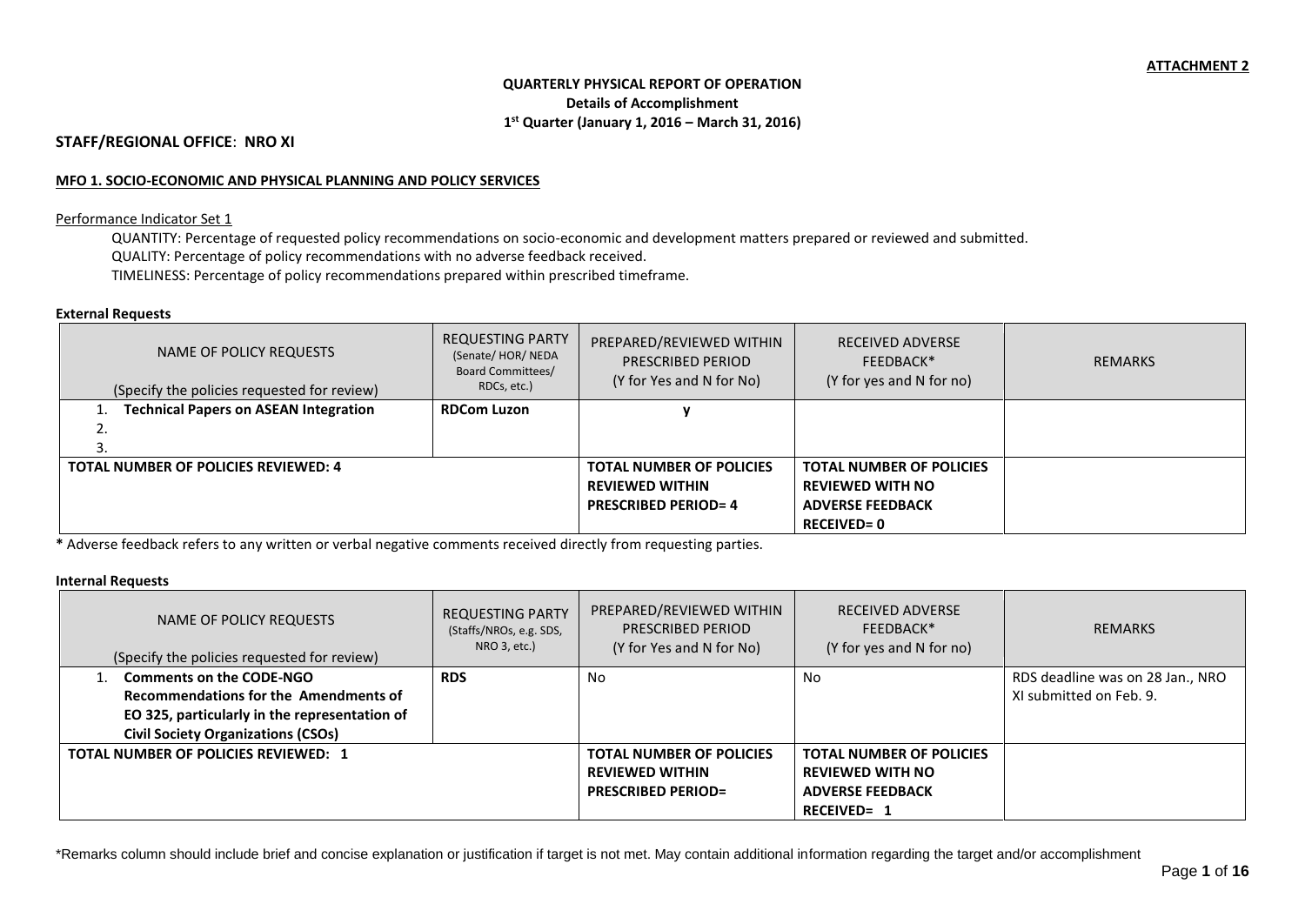**\*** Adverse feedback refers to any written or verbal negative comments received directly from requesting parties.

### Performance Indicator Set 2

1

QUANTITY: Number of plans<sup>1</sup> prepared/ updated.

QUALITY: PDP and RM submitted to the President and RDPs presented to or endorsed by the Regional Development Councils (RDCs).

TIMELINESS: Plans prepared/ updated within schedule.

| <b>NAME OF PLAN</b><br><b>DOCUMENT</b> | 2016 TARGET<br>(TOTAL)   | 2016 Q1<br><b>TARGET</b> | 2016 Q2<br><b>TARGET</b> | 2016 Q3<br><b>TARGET</b> | 2016 Q4<br><b>TARGET</b> | <b>ACCOMPLISHMENT</b><br>AS OF Q1             | <b>SUBMITTED</b><br><b>TO THE</b><br>PRESIDENT/<br><b>PRESENTED</b><br><b>OR ENDORSED</b><br><b>BY THE RDCs</b><br>$(Y \text{ or } N)$ | <b>PLANS</b><br><b>PREPARED</b><br><b>WITHIN</b><br><b>SCHEDULE</b><br>$(Y \text{ or } N)$ | <b>REMARKS</b>                             |
|----------------------------------------|--------------------------|--------------------------|--------------------------|--------------------------|--------------------------|-----------------------------------------------|----------------------------------------------------------------------------------------------------------------------------------------|--------------------------------------------------------------------------------------------|--------------------------------------------|
| a. Filipino 2040                       | Advocacy                 | Advocacy                 |                          |                          |                          |                                               |                                                                                                                                        |                                                                                            |                                            |
| (c/o NPPS/DIS)                         | Activities for           | Activities for           |                          |                          |                          |                                               |                                                                                                                                        |                                                                                            |                                            |
|                                        | Filipino 2040            | Filipino 2040            |                          |                          |                          |                                               |                                                                                                                                        |                                                                                            |                                            |
|                                        | conducted                | conducted                |                          |                          |                          |                                               |                                                                                                                                        |                                                                                            |                                            |
| b. PDP 2017-2022                       | PDP 2017-2022            |                          |                          |                          | PDP 2017-                |                                               |                                                                                                                                        |                                                                                            |                                            |
| including RM 2017-                     | and RM 2017-             |                          |                          |                          | 2022,                    |                                               |                                                                                                                                        |                                                                                            |                                            |
| 2022 (c/o NPPS                         | 2022 prepared            |                          |                          |                          | including RM             |                                               |                                                                                                                                        |                                                                                            |                                            |
| and MES)                               | and submitted            |                          |                          |                          | 2017-2022                |                                               |                                                                                                                                        |                                                                                            |                                            |
|                                        | to the President         |                          |                          |                          | prepared and             |                                               |                                                                                                                                        |                                                                                            |                                            |
|                                        |                          |                          |                          |                          | submitted to             |                                               |                                                                                                                                        |                                                                                            |                                            |
|                                        |                          |                          |                          |                          | the President            |                                               |                                                                                                                                        |                                                                                            |                                            |
| c. RDP 2017-2022                       | 16 draft RDPs            |                          |                          | 16 draft RDPs            | 16 draft RDPs            |                                               |                                                                                                                                        |                                                                                            |                                            |
| (c/o NROs)                             | prepared and             |                          |                          | prepared                 | prepared and             |                                               |                                                                                                                                        |                                                                                            |                                            |
|                                        | discussed by the         |                          |                          |                          | discussed by             |                                               |                                                                                                                                        |                                                                                            |                                            |
|                                        | RDCs or its              |                          |                          |                          | the RDCs or its          |                                               |                                                                                                                                        |                                                                                            |                                            |
|                                        | sectoral<br>committees   |                          |                          |                          | sectoral                 |                                               |                                                                                                                                        |                                                                                            |                                            |
|                                        |                          |                          | 16 draft RSDFs           |                          | committees               |                                               |                                                                                                                                        |                                                                                            |                                            |
| d. Regional Spatial<br>Development     | 16 RSDFs<br>prepared and | 16 draft RSDFs           |                          | 16 draft RSDFs           | 16 RSDFs<br>prepared and | <b>RDC XI-endorsed</b><br><b>Davao Region</b> |                                                                                                                                        |                                                                                            | <b>Endorsed by</b><br><b>RDC XI during</b> |
| Framework (RSDF)                       | incorporated in          | prepared                 | prepared                 | prepared                 | incorporated             | <b>Spatial</b>                                |                                                                                                                                        |                                                                                            | its Fourth                                 |
| (c/o NROs)                             | the RDPs                 |                          |                          |                          | in the RDPs              | <b>Development</b>                            |                                                                                                                                        |                                                                                            | Quarter                                    |
|                                        |                          |                          |                          |                          |                          | Framework ready                               |                                                                                                                                        |                                                                                            | meeting on 15                              |
|                                        |                          |                          |                          |                          |                          | for printing                                  |                                                                                                                                        |                                                                                            | <b>December</b>                            |
|                                        |                          |                          |                          |                          |                          |                                               |                                                                                                                                        |                                                                                            | 2015                                       |

<sup>1</sup> Notes: a. Plan documents refer to Filipino 2040, PDP 2017-2022, RM 2017-2022, and 15 RDPs; b. Advocacy activities for Filipino 2040 will be done in 2016; c. PDP and RM will be dependent *on schedule and on new Administration's decision to prepare a national development plan; d. 15 sets of RDPs to be prepared in 2016*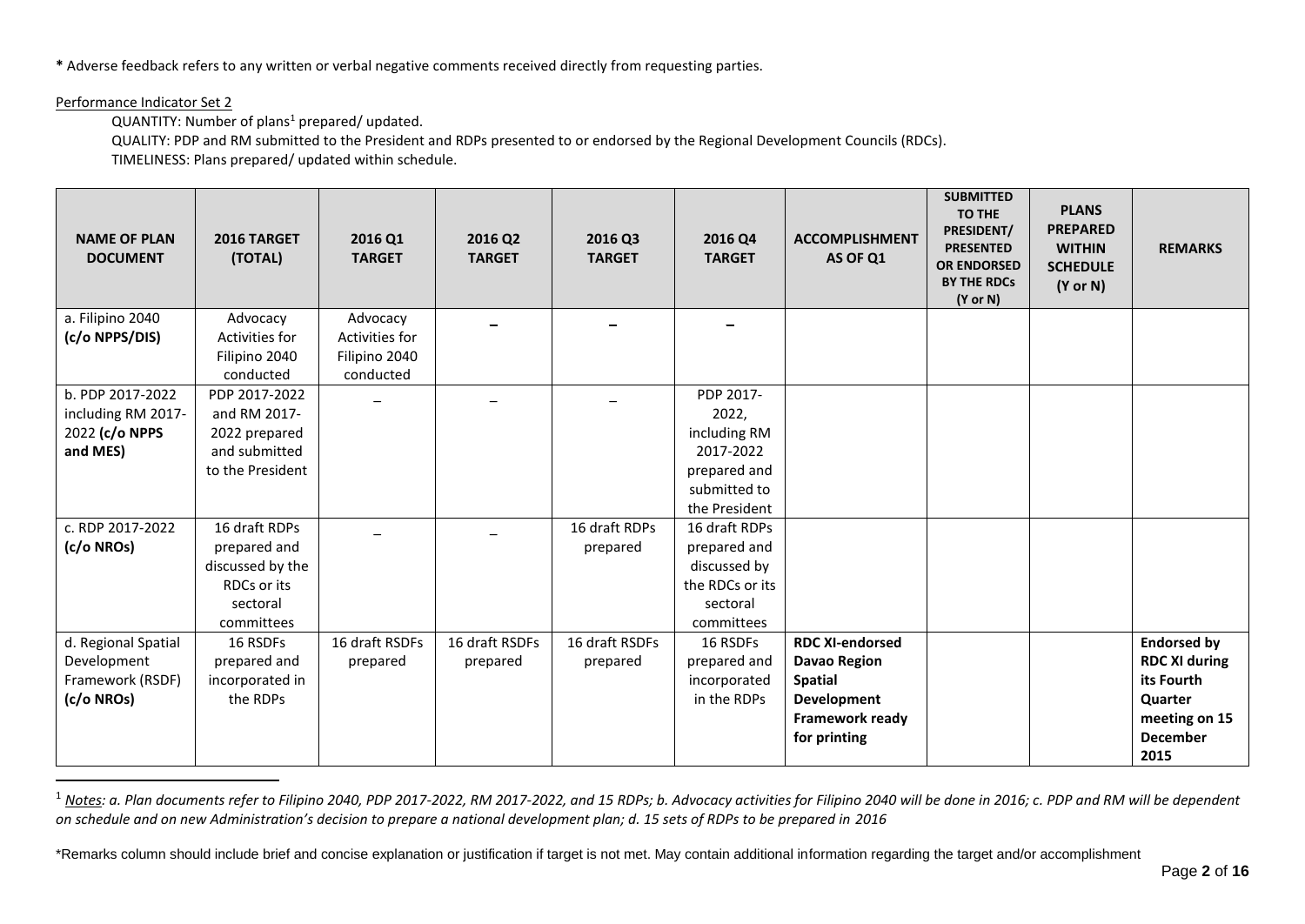#### **MFO 2: TECHNICAL SUPPORT AND ADVISORY SERVICES**

#### Performance Indicator Set 1

QUANTITY: Number of meeting documents prepared.

QUALITY: Percentage of members who were satisfied with the completeness and accuracy of meeting documents prepared and released. TIMELINESS: Percentage of meeting documents released within the prescribed timeframe.

Definitions:

- The number of meeting documents refer to the number of minutes prepared.
- The minutes or highlights refer to the minutes or highlights of the previous meeting included in the agenda folder.
- The minutes or highlights of the meetings are the bases for identifying the members' satisfaction on the services provided by the Secretariat.
- Target schedule of release (based on standard set by the Committee/council or the concerned units) of the agenda folder as compared with the actual release (e.g. agenda folder released one day before the meeting).

| NAME OF COMMITTEE/COUNCIL                                                                                                                                                                         | <b>NUMBER OF</b><br><b>MEETINGS</b><br>FOR THE<br><b>PERIOD</b> | <b>NUMBER OF</b><br>MINUTES OF<br><b>MEETINGS</b><br>PREPARED | <b>NUMBER OF</b><br><b>COMMITTEE</b><br><b>MEMBERS</b> | NO. OF COMMITTEE<br><b>MEMBERS WHO</b><br><b>WERE SATISFIED</b><br><b>WITH THE</b><br><b>COMPLETENESS AND</b><br><b>ACCURACY OF THE</b><br><b>MINUTES</b> | <b>TARGET SCHEDULE</b><br>OF RELEASE OF<br>MEETING<br><b>DOCUMENTS</b><br>(EITHER HARD<br><b>COPIES OR</b><br>THROUGH E-MAIL) | <b>ACTUAL RELEASE</b><br>OF MEETING<br><b>DOCUMENTS</b> | <b>MEETING</b><br><b>DOCUMENTS</b><br>RELEASED<br><b>WITHIN THE</b><br><b>PRESCRIBED</b><br><b>TIMEFRAME</b><br>(Y for Yes and N<br>for No) | <b>REMARKS</b>                                                           |
|---------------------------------------------------------------------------------------------------------------------------------------------------------------------------------------------------|-----------------------------------------------------------------|---------------------------------------------------------------|--------------------------------------------------------|-----------------------------------------------------------------------------------------------------------------------------------------------------------|-------------------------------------------------------------------------------------------------------------------------------|---------------------------------------------------------|---------------------------------------------------------------------------------------------------------------------------------------------|--------------------------------------------------------------------------|
| <b>NEDA Board</b><br>a.<br><b>NEDA Board</b><br>b.<br>Committees<br>ICC-TB<br>ICC-CC<br><b>INFRACOM</b><br><b>SDC</b><br><b>CTRM</b><br>RDCom-Mindanao<br><b>Committee</b><br>Area<br>(RDCom-MAC) | $\mathbf{1}$                                                    | $\mathbf{1}$                                                  | 6 RDC<br><b>Chairpersons</b>                           | 95%                                                                                                                                                       | 1 day before the<br>meeting                                                                                                   | 1 day before the<br>meeting                             | <b>YES</b>                                                                                                                                  | <b>RDCom-MAC</b><br>meeting<br>conducted on<br>March 15 in<br>Davao City |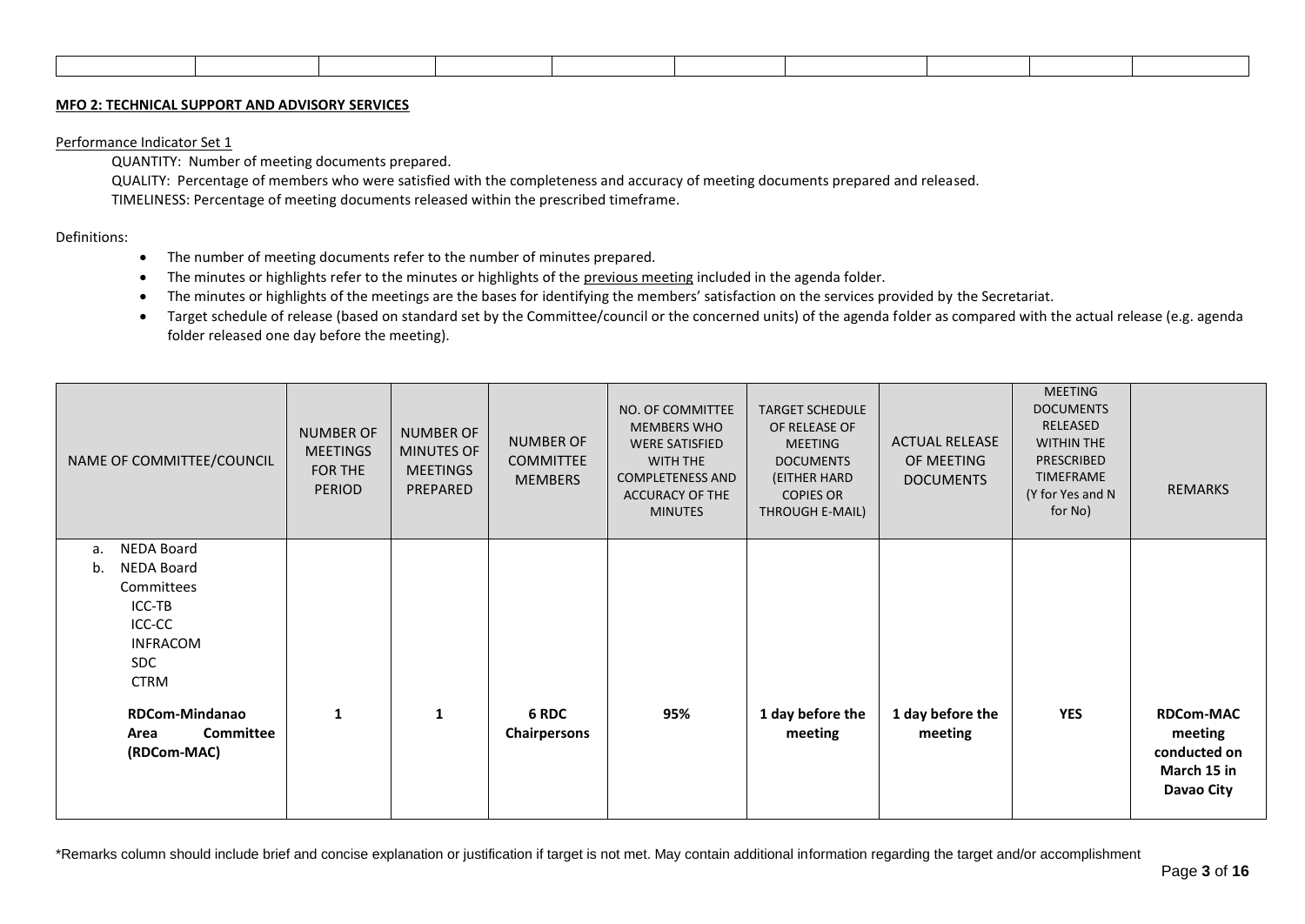| NAME OF COMMITTEE/COUNCIL                | <b>NUMBER OF</b><br><b>MEETINGS</b><br>FOR THE<br><b>PERIOD</b>                                                                              | <b>NUMBER OF</b><br>MINUTES OF<br><b>MEETINGS</b><br>PREPARED | <b>NUMBER OF</b><br><b>COMMITTEE</b><br><b>MEMBERS</b> | NO. OF COMMITTEE<br><b>MEMBERS WHO</b><br><b>WERE SATISFIED</b><br>WITH THE<br><b>COMPLETENESS AND</b><br><b>ACCURACY OF THE</b><br><b>MINUTES</b> | <b>TARGET SCHEDULE</b><br>OF RELEASE OF<br><b>MEETING</b><br><b>DOCUMENTS</b><br>(EITHER HARD<br><b>COPIES OR</b><br>THROUGH E-MAIL) | <b>ACTUAL RELEASE</b><br>OF MEETING<br><b>DOCUMENTS</b> | <b>MEETING</b><br><b>DOCUMENTS</b><br>RELEASED<br><b>WITHIN THE</b><br>PRESCRIBED<br><b>TIMEFRAME</b><br>(Y for Yes and N<br>for No) | <b>REMARKS</b>                                                                  |
|------------------------------------------|----------------------------------------------------------------------------------------------------------------------------------------------|---------------------------------------------------------------|--------------------------------------------------------|----------------------------------------------------------------------------------------------------------------------------------------------------|--------------------------------------------------------------------------------------------------------------------------------------|---------------------------------------------------------|--------------------------------------------------------------------------------------------------------------------------------------|---------------------------------------------------------------------------------|
|                                          |                                                                                                                                              |                                                               |                                                        |                                                                                                                                                    |                                                                                                                                      |                                                         |                                                                                                                                      |                                                                                 |
| <b>RDCs</b><br>c.<br><b>Full Council</b> | $\mathbf{1}$                                                                                                                                 | $\mathbf{1}$                                                  | 51                                                     | 90%                                                                                                                                                | 1 day before<br>meeting                                                                                                              | 1 day before<br>meeting                                 | <b>YES</b>                                                                                                                           | -RDC XI First<br><b>Quarter Meeting</b><br>conducted on 03<br><b>March 2016</b> |
| Execom                                   | Conducted<br><b>Budget</b><br><b>Review and</b><br><b>Consultation</b><br>on the FY<br>2017 Budget<br><b>Proposals of</b><br><b>Agencies</b> |                                                               |                                                        |                                                                                                                                                    |                                                                                                                                      |                                                         |                                                                                                                                      | -ExCom meeting<br>cum budget<br>review on 22-24<br>February 2016                |
| Sectoral committee                       |                                                                                                                                              |                                                               |                                                        |                                                                                                                                                    |                                                                                                                                      |                                                         |                                                                                                                                      |                                                                                 |
| <b>SDC</b>                               | $\mathbf{1}$                                                                                                                                 | $\mathbf{1}$                                                  | 40                                                     | 100%                                                                                                                                               | 1 days before the<br>meeting                                                                                                         | 3 days before the<br>meeting                            | Y                                                                                                                                    | <b>SDC XI First</b><br><b>Quarter Meeting</b><br>on February 26                 |
| <b>MFC</b>                               | $\mathbf{1}$                                                                                                                                 | $\mathbf{1}$                                                  | 37                                                     | 90%                                                                                                                                                | 1 day before the<br>meeting                                                                                                          | 1 day before the<br>meeting                             | Y                                                                                                                                    | <b>MFC XI First</b><br><b>Quarter Meeting</b><br>on February 19                 |
| <b>DAC</b>                               | $\mathbf{1}$                                                                                                                                 | $\mathbf{1}$                                                  | 38                                                     | 90%                                                                                                                                                | 1 day before the<br>meeting                                                                                                          | 1 day before the<br>meeting                             | Y                                                                                                                                    | <b>DAC XI First</b><br><b>Quarter Meeting</b><br>on February 19                 |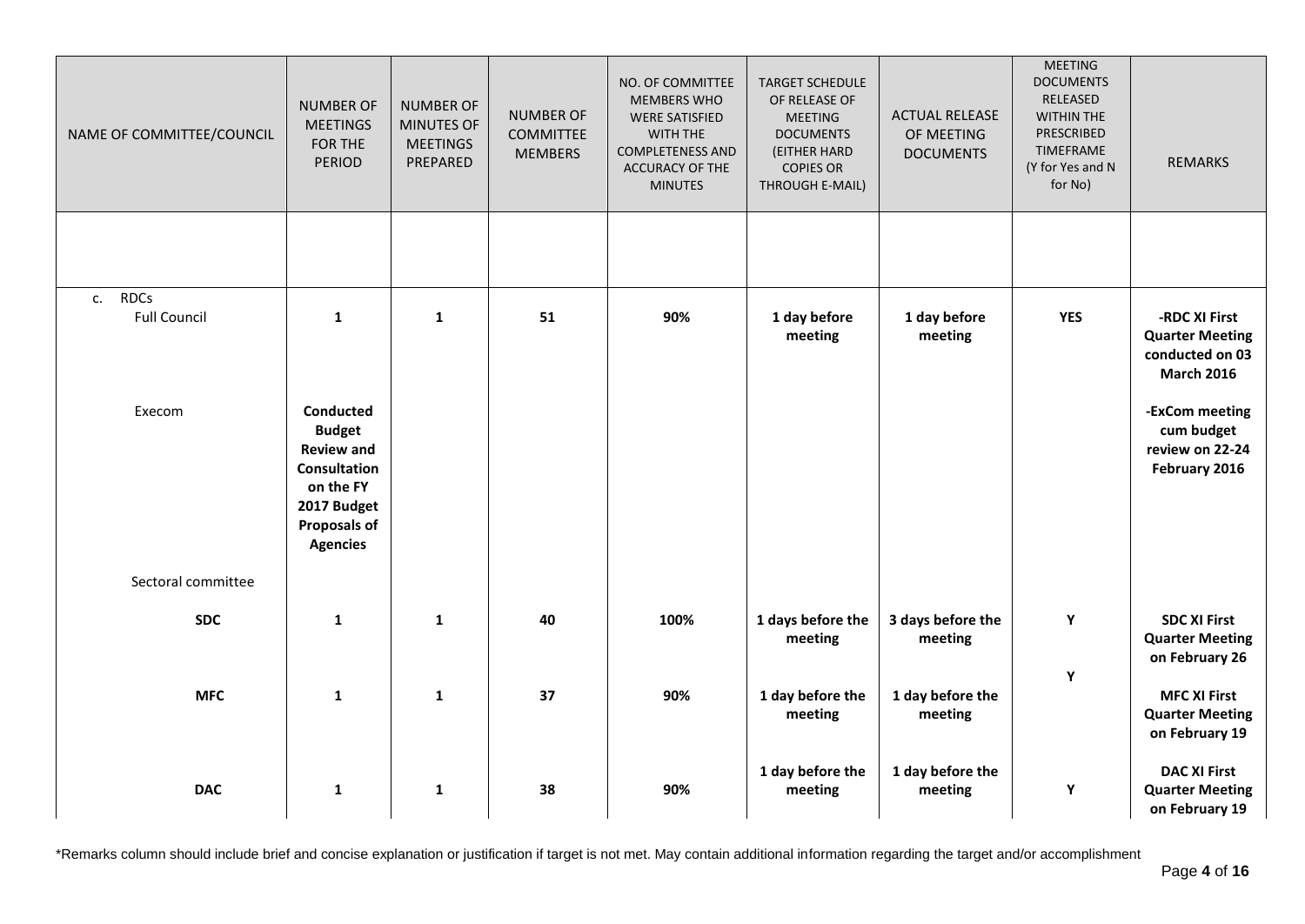| NAME OF COMMITTEE/COUNCIL                                                                                                                             | <b>NUMBER OF</b><br><b>MEETINGS</b><br>FOR THE<br><b>PERIOD</b> | <b>NUMBER OF</b><br>MINUTES OF<br><b>MEETINGS</b><br>PREPARED     | <b>NUMBER OF</b><br><b>COMMITTEE</b><br><b>MEMBERS</b>      | NO. OF COMMITTEE<br><b>MEMBERS WHO</b><br><b>WERE SATISFIED</b><br><b>WITH THE</b><br><b>COMPLETENESS AND</b><br>ACCURACY OF THE<br><b>MINUTES</b> | <b>TARGET SCHEDULE</b><br>OF RELEASE OF<br><b>MEETING</b><br><b>DOCUMENTS</b><br>(EITHER HARD<br><b>COPIES OR</b><br>THROUGH E-MAIL) | <b>ACTUAL RELEASE</b><br>OF MEETING<br><b>DOCUMENTS</b> | <b>MEETING</b><br><b>DOCUMENTS</b><br>RELEASED<br><b>WITHIN THE</b><br>PRESCRIBED<br><b>TIMEFRAME</b><br>(Y for Yes and N<br>for No) | <b>REMARKS</b>                                               |
|-------------------------------------------------------------------------------------------------------------------------------------------------------|-----------------------------------------------------------------|-------------------------------------------------------------------|-------------------------------------------------------------|----------------------------------------------------------------------------------------------------------------------------------------------------|--------------------------------------------------------------------------------------------------------------------------------------|---------------------------------------------------------|--------------------------------------------------------------------------------------------------------------------------------------|--------------------------------------------------------------|
| <b>EDC</b>                                                                                                                                            | $\mathbf{1}$                                                    | $\mathbf{1}$                                                      | 40                                                          | 100%                                                                                                                                               | 1 day before the<br>meeting                                                                                                          | 1 day before the<br>meeting                             | Y                                                                                                                                    | -EDC XI First<br><b>Quarter Meeting</b><br>on February 15    |
| <b>IDC</b>                                                                                                                                            | $\mathbf{1}$                                                    | $\mathbf{1}$                                                      | 23                                                          | 100%                                                                                                                                               | 1 day before the<br>meeting                                                                                                          | 1 day before the<br>meeting                             | Υ                                                                                                                                    | <b>IDC XI First</b><br><b>Quarter Meeting</b><br>on March 1  |
| Advisory committee<br>Other inter-agency<br>d.<br>committees<br>MC-IHDC<br>IAC on Trade in<br>Services<br><b>EDC</b><br><b>PCSD</b><br><b>RPMC XI</b> | $\mathbf{1}$                                                    | $\mathbf{1}$                                                      | 15                                                          | 100%                                                                                                                                               |                                                                                                                                      |                                                         |                                                                                                                                      |                                                              |
|                                                                                                                                                       |                                                                 |                                                                   |                                                             |                                                                                                                                                    | 1 day before the<br>meeting                                                                                                          | 1 day before the<br>meeting                             | y                                                                                                                                    | <b>RPMC XI First</b><br><b>Quarter Meeting</b><br>on Feb. 26 |
|                                                                                                                                                       |                                                                 | TOTAL NO.<br><b>OF MINUTES</b><br>OF MEETINGS<br><b>PREPARED=</b> | WITH THE COMPLETENESS AND<br><b>PREPARED AND RELEASED =</b> | % OF MEMBERS WHO WERE SATISFIED<br><b>ACCURACY OF MEETING DOCUMENTS</b>                                                                            | <b>PRESCRIBED TIMEFRAME =</b>                                                                                                        | % OF MEETING DOCUMENTS RELEASED WITHIN THE              |                                                                                                                                      |                                                              |

#### Performance Indicator Set 2

QUANTITY: Number of economic reports prepared.

QUALITY: Percentage of economic reports with no negative feedback received on completeness and accuracy of content/ information.

TIMELINESS: Percentage of economic reports submitted to the President within prescribed timeframe.

# **c/o NPPS, TSIS and DIS**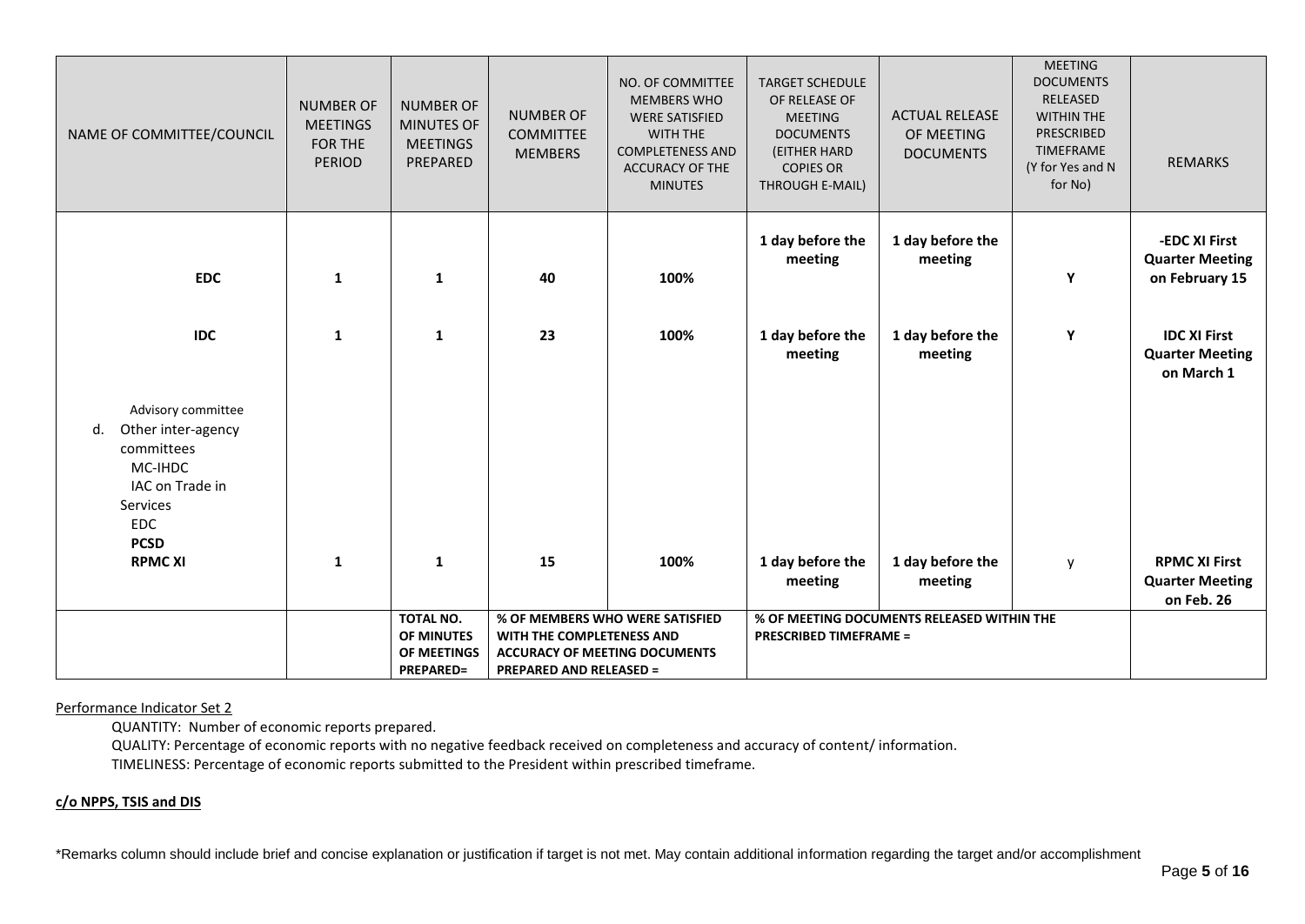| <b>MEMORANDA FOR THE</b><br>PRESIDENT ON THE<br><b>FOLLOWING ECONOMIC</b><br><b>REPORTS:</b> | 2016<br><b>TARGET</b><br>(TOTAL) | 2016 Q1<br><b>TARGET</b> | 2016 Q2<br><b>TARGET</b> | 2016 Q3<br><b>TARGET</b> | 2016 Q4<br><b>TARGET</b> | 2016<br>Q1<br><b>ACCOMPLIS</b><br><b>HMENTS</b> | <b>RECEIVED NEGATIVE</b><br><b>FEEDBACK ON</b><br><b>COMPLETENESS AND</b><br><b>ACCURACY OF</b><br>CONTENT/<br><b>INFORMATION</b><br>(Y for yes and N for<br>no) | <b>TARGET</b><br>DATE OF<br><b>SUBMISSI</b><br><b>ON</b> | <b>DATE OF SUBMISSION</b><br>TO THE PRESIDENT<br><b>ACTUAL</b><br>DATE OF<br><b>SUBMISSI</b><br><b>ON</b> | <b>SUBMITTED</b><br><b>WITHIN THE</b><br>PRESCRIBED<br><b>PERIOD</b><br>(Y for Yes and<br>N for No) | <b>REMARKS</b> |
|----------------------------------------------------------------------------------------------|----------------------------------|--------------------------|--------------------------|--------------------------|--------------------------|-------------------------------------------------|------------------------------------------------------------------------------------------------------------------------------------------------------------------|----------------------------------------------------------|-----------------------------------------------------------------------------------------------------------|-----------------------------------------------------------------------------------------------------|----------------|
| <b>National Accounts</b><br>а.                                                               | 4                                |                          |                          |                          |                          |                                                 |                                                                                                                                                                  |                                                          |                                                                                                           |                                                                                                     |                |
| Merchandise Exports<br>b.                                                                    | 12                               |                          | 3                        | з                        | 3                        |                                                 |                                                                                                                                                                  |                                                          |                                                                                                           |                                                                                                     |                |
| Merchandise Imports<br>c.                                                                    | 12                               | 3                        | 3                        | 3                        | 3                        |                                                 |                                                                                                                                                                  |                                                          |                                                                                                           |                                                                                                     |                |
| <b>Consumer Price Index</b><br>d.                                                            | 12                               | 3                        | 3                        | з                        | 3                        |                                                 |                                                                                                                                                                  |                                                          |                                                                                                           |                                                                                                     |                |
| Labor and Employment<br>e.                                                                   | 4                                |                          |                          |                          | $\mathbf 1$              |                                                 |                                                                                                                                                                  |                                                          |                                                                                                           |                                                                                                     |                |
| <b>Poverty Statistics</b>                                                                    |                                  |                          |                          |                          |                          |                                                 |                                                                                                                                                                  |                                                          |                                                                                                           |                                                                                                     |                |
| Integrated Survey of<br>g.<br>Selected Industries                                            | 12                               | 3                        | $\overline{3}$           | 3                        | 3                        |                                                 |                                                                                                                                                                  |                                                          |                                                                                                           |                                                                                                     |                |
| <b>TOTAL NUMBER OF</b><br><b>ECONOMIC REPORTS =</b>                                          | 52                               | 15                       | 14                       | 14                       | 14                       |                                                 | % OF ECONOMIC<br><b>REPORTS WITH NO</b><br><b>NEGATIVE</b><br><b>FEEDBACK</b><br><b>RECEIVED =</b>                                                               |                                                          | % OF ECONOMIC REPORTS<br>SUBMITTED TO THE PRESIDENT<br><b>WITHIN PRESCRIBED TIMELINE =</b>                |                                                                                                     |                |

# **c/o NROs** *(NROs to specify targets)*

| REGIONAL ECONOMIC<br><b>REPORTS</b> | 2016<br><b>TARGET</b><br>(TOTAL) | 2016 Q1<br><b>TARGET</b> | 2016 Q2<br><b>TARGET</b> | 2016 Q3<br><b>TARGET</b> | 2016 Q4<br><b>TARGET</b> | 2016<br>Q1<br>ACCOMPLIS<br><b>HMENTS</b> | <b>RECEIVED NEGATIVE</b><br><b>FEEDBACK ON</b><br><b>COMPLETENESS AND</b><br><b>ACCURACY OF</b><br>CONTENT/<br><b>INFORMATION</b><br>(Y for yes and N for<br>no) | DATE OF SUBMISSION<br><b>TARGET</b><br>DATE OF<br><b>SUBMISSI</b><br><b>ON</b> | <b>ACTUAL</b><br>DATE OF<br><b>SUBMISS</b><br><b>ION</b> | <b>SUBMITTED</b><br><b>WITHIN THE</b><br>PRESCRIBED<br>PERIOD<br>(Y for Yes and<br>N for No) | REMARKS |
|-------------------------------------|----------------------------------|--------------------------|--------------------------|--------------------------|--------------------------|------------------------------------------|------------------------------------------------------------------------------------------------------------------------------------------------------------------|--------------------------------------------------------------------------------|----------------------------------------------------------|----------------------------------------------------------------------------------------------|---------|
| Regional Economic<br>Situationer    |                                  |                          |                          |                          |                          |                                          |                                                                                                                                                                  |                                                                                |                                                          |                                                                                              |         |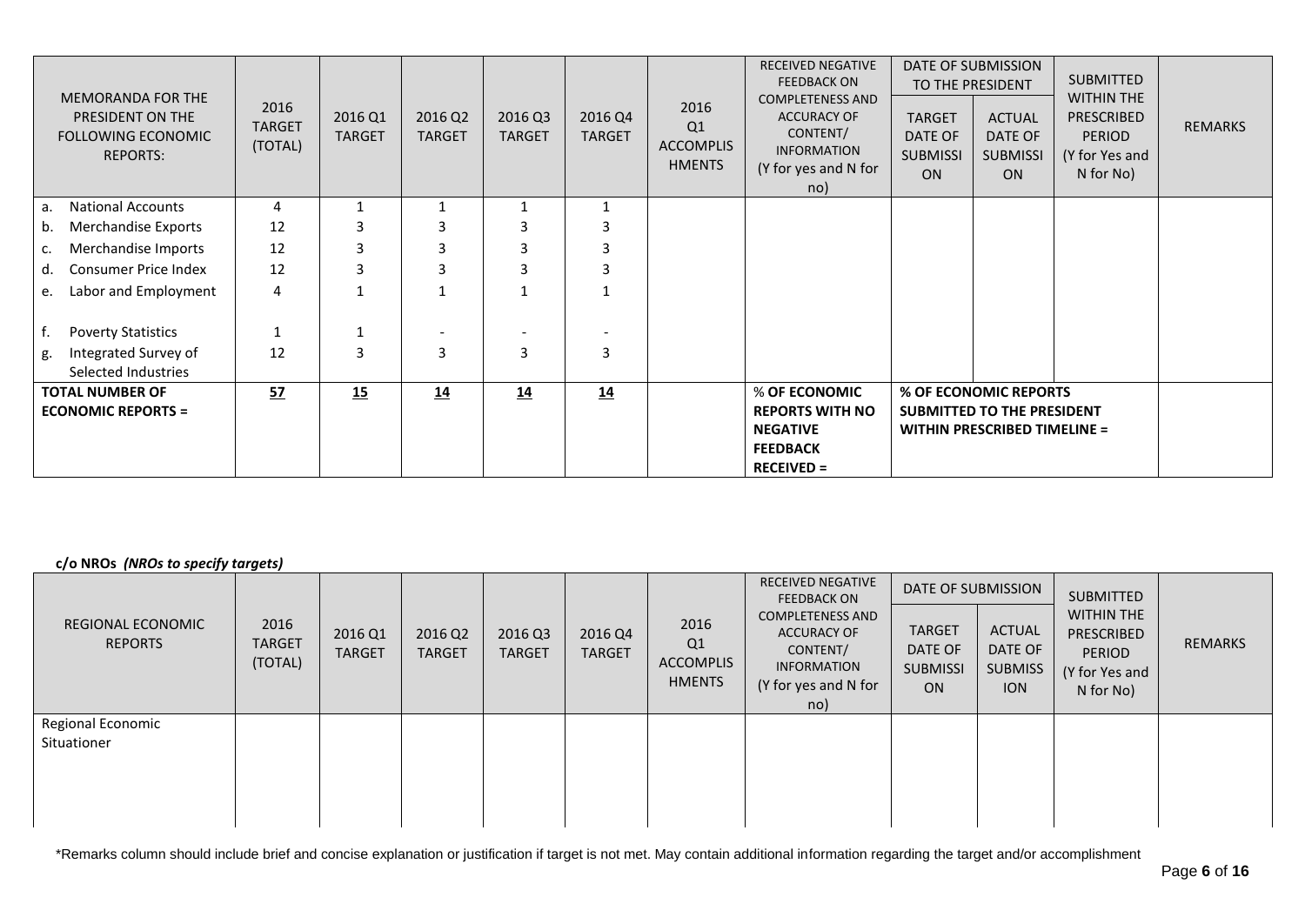| a. 2015 Annual RES                                  | <b>CY 2015</b><br>Annual<br><b>RES</b> |  |                                     | N                                                                                                    | February<br>15   | January<br>15, 2016                                                                        | <b>Used during</b><br>the RDC XI<br><b>Press Briefing</b>                                                                                      |
|-----------------------------------------------------|----------------------------------------|--|-------------------------------------|------------------------------------------------------------------------------------------------------|------------------|--------------------------------------------------------------------------------------------|------------------------------------------------------------------------------------------------------------------------------------------------|
| Quarterly RES<br>b.                                 |                                        |  | 3 <sup>RD</sup> Quarter<br>2015 RES | $\mathbf N$                                                                                          | December<br>2015 |                                                                                            | <b>Submitted to</b><br><b>RDS and</b><br>furnished<br><b>Bangko</b><br>Sentral ng<br>Pilipinas a<br>oopy for their<br>economic<br>surveillance |
| <b>TOTAL NUMBER OF</b><br><b>ECONOMIC REPORTS =</b> |                                        |  | $\mathbf{1}$                        | % OF ECONOMIC<br><b>REPORTS WITH NO</b><br><b>NEGATIVE</b><br><b>FEEDBACK</b><br><b>RECEIVED = 1</b> |                  | % OF ECONOMIC REPORTS<br>SUBMITTED TO THE PRESIDENT<br><b>WITHIN PRESCRIBED TIMELINE =</b> |                                                                                                                                                |

## **MFO 3: INVESTMENT PROGRAMMING SERVICES**

#### Performance Indicator Set 1

QUANTITY: Number of public investment program documents prepared/ updated.

QUALITY: Public investment program documents presented to or endorsed by the appropriate inter-agency committees.

TIMELINESS: Percentage of public investment program documents prepared/ updated within schedule.

|    | NAME OF DOCUMENT                                                               | 2016 TARGET                                                   | STATUS AS OF Q1 | <b>REMARKS</b> |
|----|--------------------------------------------------------------------------------|---------------------------------------------------------------|-----------------|----------------|
| а. | Public Investment Program (PIP) 2017-2022<br>(c/o PIS)                         | PIP 2017-2022 prepared and presented to ICC<br>by end of 2016 |                 |                |
| b. | Updated Comprehensive and Integrated<br>Infrastructure Program (CIIP) (c/o IS) | Updated CIIP presented to INFRACOM by end<br>of 2016          |                 |                |
|    | Three-Year Rolling Infrastructure Program<br>$(TRIP)$ $(c/o$ IS)               | TRIP presented to INFRACOM by end of 2016                     |                 |                |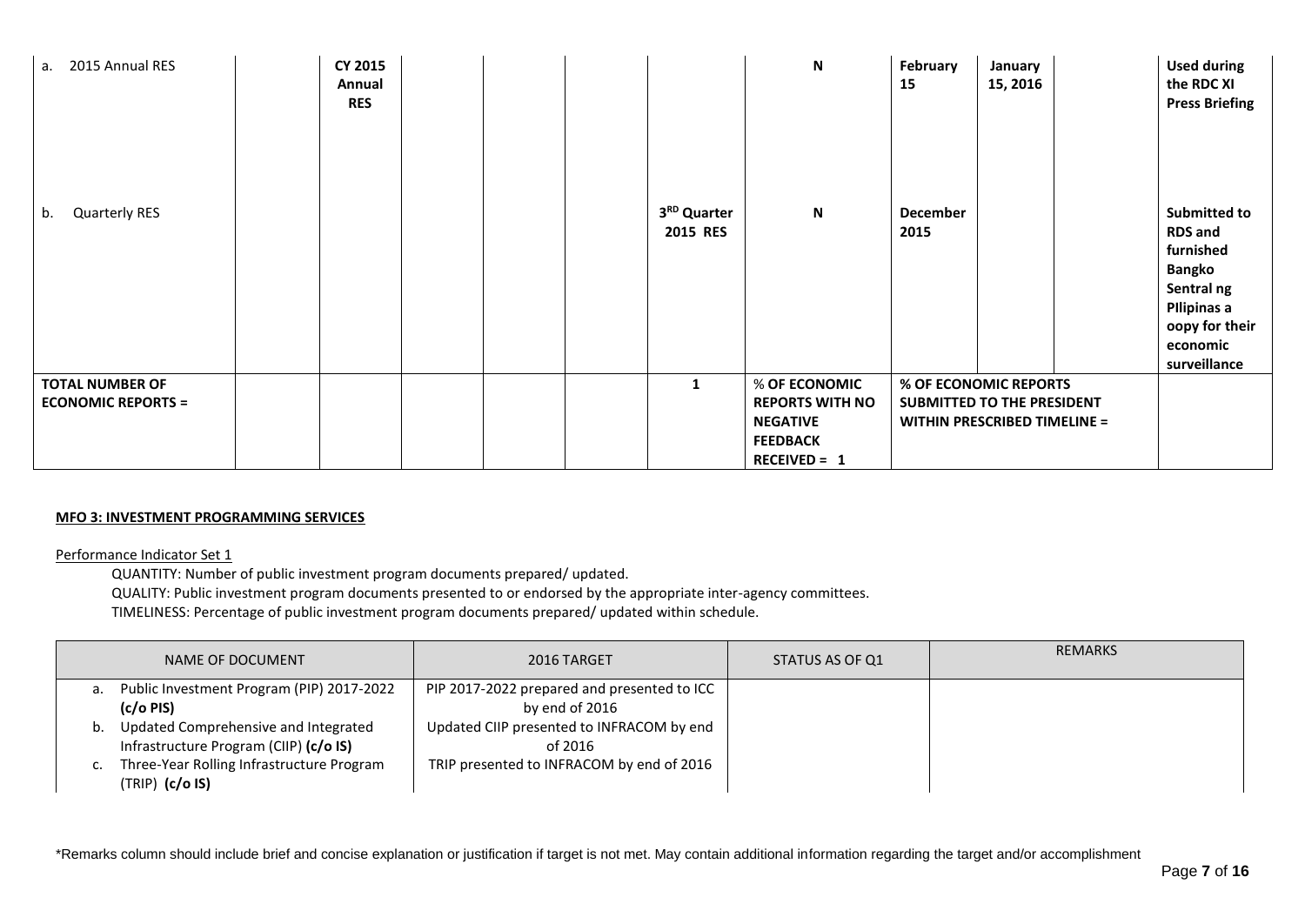| Regional Development Investment Program<br>α.<br>(RDIP) 2017-2022 (c/o NROs) | 16 Draft RDIPs discussed in the respective<br>RDCs or its Sectoral Committees by end of |  |
|------------------------------------------------------------------------------|-----------------------------------------------------------------------------------------|--|
|                                                                              | 2016                                                                                    |  |

# Performance Indicator Set 2

QUANTITY: Percentage of submitted projects appraised. QUALITY: Percentage of appraised projects presented to the ICC-Technical Board. TIMELINESS: Percentage of projects appraised within prescribed timeframe.

## Projects presented to the ICC (Q1 2016) **(c/o PIS)**

| <b>TITLE</b>                                                                                                               | <b>LEAD EVALUATING STAFF</b> | DATE OF PRESENTATION TO ICC-TB/CC | <b>REMARKS</b> |
|----------------------------------------------------------------------------------------------------------------------------|------------------------------|-----------------------------------|----------------|
| Official Development Assistance (ODA)/Locally-Funded Project (LFP) Financing:                                              |                              |                                   |                |
|                                                                                                                            |                              |                                   |                |
|                                                                                                                            |                              |                                   |                |
|                                                                                                                            |                              |                                   |                |
| Public-Private Partnership (PPP) Financing:                                                                                |                              |                                   |                |
|                                                                                                                            |                              |                                   |                |
|                                                                                                                            |                              |                                   |                |
|                                                                                                                            |                              |                                   |                |
| Status Reports: (projects under NEDA Secretariat appraisal during the period, but have yet to be presented for ICC action) |                              |                                   |                |
|                                                                                                                            |                              |                                   |                |
|                                                                                                                            |                              |                                   |                |
| <b>TOTAL NUMBER OF PROJECTS =</b>                                                                                          |                              |                                   |                |

# **(c/o NCO Staffs and NROs)**

| LIST OF PROJECTS RECEIVED FOR APPRAISAL* | <b>LEAD</b><br>EVALUATING<br>STAFF/OFFICE | PROPONENT<br><b>AGENCY</b> | Worth 1 billion<br>and above<br>(Y for yes and N<br>for No) | Evaluated within the<br>prescribed period<br>$(Y$ for yes and N for No) $(Y$ for yes and N for | Presented to ICC-<br>TB<br>no) | <b>REMARKS</b> |
|------------------------------------------|-------------------------------------------|----------------------------|-------------------------------------------------------------|------------------------------------------------------------------------------------------------|--------------------------------|----------------|
| Q <sub>1</sub>                           |                                           |                            |                                                             |                                                                                                |                                |                |
|                                          |                                           |                            |                                                             |                                                                                                |                                |                |
| ۷.                                       |                                           |                            |                                                             |                                                                                                |                                |                |
|                                          |                                           |                            |                                                             |                                                                                                |                                |                |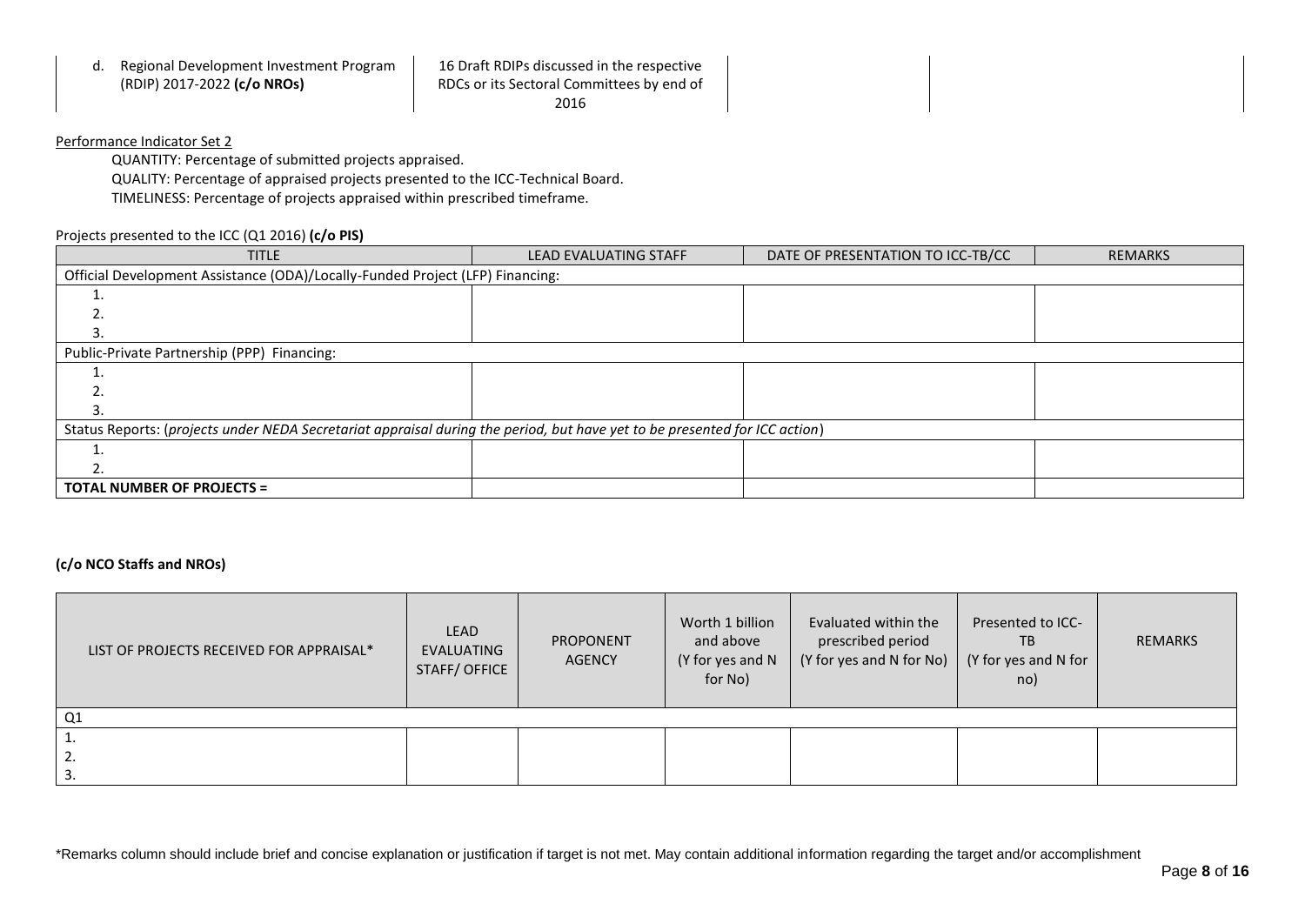| $\overline{\phantom{a}}$ S APPRAISED =<br><b>NUMBER OF PROJECT</b><br><b>TOTA</b> |  |  |  |
|-----------------------------------------------------------------------------------|--|--|--|
|                                                                                   |  |  |  |

\*Refers to projects with complete submission of documents/information from proponent agencies

### **MFO 4: MONITORING AND EVALUATION SERVICES**

Performance Indicator Set 1

QUANTITY: Official Development Assistance (ODA) Portfolio Review Report prepared and submitted. QUALITY: Percentage of implementing agencies reviewed have confirmed ODA Portfolio Review Report findings. TIMELINESS: ODA Portfolio Review Report submitted by the NEDA Secretariat to Congress on or before June 30 annually.

## **(c/o MES)**

| NAME OF DOCUMENT     | <b>QUANTITY</b> | LIST OF IMPLEMENTING<br>AGENCIES REVIEWED | AGENCIES WHICH CONFIRMED THE<br><b>REVIEW</b><br>(Y for Yes and N for No) | <b>TARGET DATE OF</b><br><b>SUBMISSION</b> | ACTUAL DATE OF<br><b>SUBMISSION</b> | <b>REMARKS</b> |
|----------------------|-----------------|-------------------------------------------|---------------------------------------------------------------------------|--------------------------------------------|-------------------------------------|----------------|
| ODA Portfolio Review |                 | ᆠ.                                        |                                                                           | On or before June 30                       |                                     |                |
|                      |                 | L.                                        |                                                                           |                                            |                                     |                |
|                      |                 | C.                                        |                                                                           |                                            |                                     |                |
|                      |                 | 4.                                        |                                                                           |                                            |                                     |                |
|                      |                 | J.                                        |                                                                           |                                            |                                     |                |
|                      |                 |                                           |                                                                           |                                            |                                     |                |
|                      | <b>TOTAL =</b>  | <b>TOTAL NUMBER OF AGENCIES</b>           | <b>TOTAL NUMBER OF AGENCIES</b>                                           |                                            |                                     |                |
|                      |                 |                                           | <b>WHICH CONFIRMED THE REVIEW=</b>                                        |                                            |                                     |                |

## **(c/o MES)**

| <b>REGULAR ODA</b><br>PERFORMANCE<br><b>REPORTS</b> | 2016<br><b>TARGET</b><br>(TOTAL) | 2016<br>Q <sub>1</sub><br><b>TARGET</b> | 2016<br>Q <sub>2</sub><br><b>TARGET</b> | 2016<br>Q <sub>3</sub><br><b>TARGET</b> | 2016<br>Q <sub>4</sub><br><b>TARGET</b> | FY 2016 Q1<br>ACTUAL<br>ACCOMPLISHMENT | <b>RECEIVED ADVERSE</b><br><b>FEEDBACK</b><br>(Y for yes and N for<br>no) | <b>TARGET</b> | DATE OF SUBMISSION<br><b>ACTUAL</b> | <b>SUBMITTED</b><br><b>WITHIN</b><br><b>PRESCRIED</b><br>TIMEFRAME (Y<br>for Yes and N for<br>No) | <b>REMARKS</b> |
|-----------------------------------------------------|----------------------------------|-----------------------------------------|-----------------------------------------|-----------------------------------------|-----------------------------------------|----------------------------------------|---------------------------------------------------------------------------|---------------|-------------------------------------|---------------------------------------------------------------------------------------------------|----------------|
| Loans Report                                        |                                  |                                         |                                         |                                         |                                         |                                        |                                                                           |               |                                     |                                                                                                   |                |
| <b>Grants Report</b>                                |                                  |                                         | $\overline{\phantom{0}}$                |                                         | $\overline{\phantom{0}}$                |                                        |                                                                           |               |                                     |                                                                                                   |                |
| Cost Overrun                                        |                                  |                                         |                                         |                                         |                                         |                                        |                                                                           |               |                                     |                                                                                                   |                |
| Alert Mechanism                                     |                                  |                                         |                                         |                                         |                                         |                                        |                                                                           |               |                                     |                                                                                                   |                |
|                                                     |                                  |                                         |                                         |                                         |                                         |                                        |                                                                           |               |                                     |                                                                                                   |                |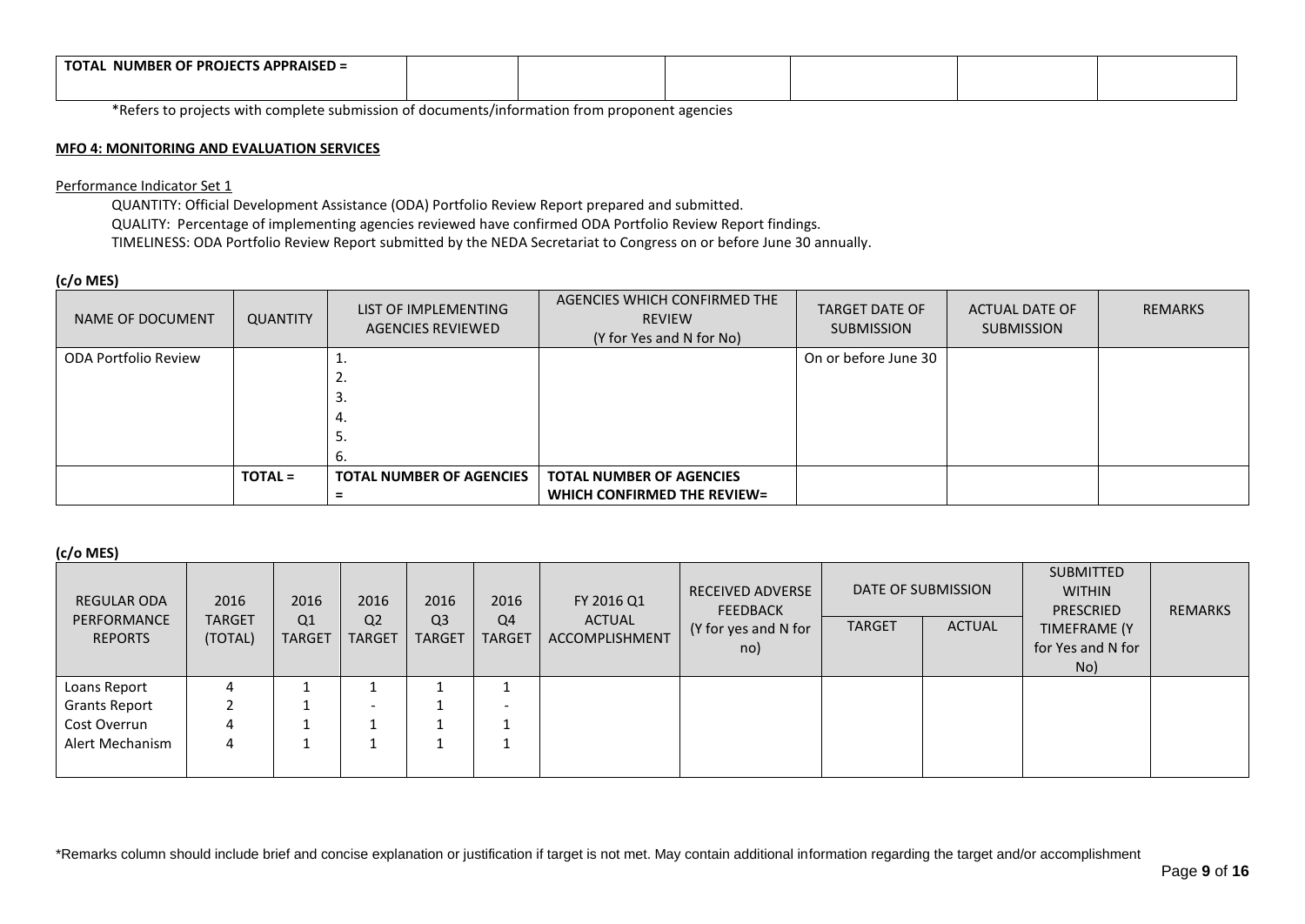| <b>TOTAL</b> | --<br>____ | - |  | <b>TOTAL NUMBER</b> | % OF REPORTS     | % OF REPORTS SUBMITTED WITHIN PRESCRIBED |  |
|--------------|------------|---|--|---------------------|------------------|------------------------------------------|--|
|              |            |   |  | OF ODA              | WITH NO ADVERSE  | <b>TIMEFRAME:</b>                        |  |
|              |            |   |  | <b>PERFORMANCE</b>  | <b>FEEDBACK:</b> |                                          |  |
|              |            |   |  | <b>REPORTS=</b>     |                  |                                          |  |

### Performance Indicator Set 2

QUANTITY: Number of socio-economic assessment reports prepared.

QUALITY: Percentage of socio-economic assessment reports endorsed by the NEDA Secretariat.

TIMELINESS: Percentage of socio-economic assessment reports released within schedule.

# **(c/o NROs)**

| NAME OF DOCUMENT                 | <b>ENDORSED BY THE NEDA</b><br><b>SECRETARIAT</b> |                                        | DATE OF RELEASE | <b>REMARKS</b> |
|----------------------------------|---------------------------------------------------|----------------------------------------|-----------------|----------------|
|                                  | (Y for Yes and N for No)                          | <b>TARGET</b>                          | <b>ACTUAL</b>   |                |
| 2015 Annual Regional Development |                                                   | By end of 2ndQ of 2016                 |                 |                |
| Report (RDR)                     |                                                   |                                        |                 |                |
| $TOTAL = 16$                     | % OF REPORTS ENDORSED BY THE                      | % OF REPORTS RELEASED WITHIN SCHEDULE= |                 |                |
|                                  | <b>NEDA SECRETARIAT =</b>                         |                                        |                 |                |

# **(c/o MES)**

|                                             | FY 2016<br><b>TARGETS</b> | FY 2016 Q1 ACTUAL<br><b>ACCOMPLISHMENT</b> | <b>RECEIVED ADVERSE</b><br><b>FEEDBACK</b><br>(Y for Yes and N for No) | CONDUCTED/ PREPARED<br><b>WITHIN SCHEDULE</b><br>(Y for Yes and N for No) | <b>REMARKS</b> |
|---------------------------------------------|---------------------------|--------------------------------------------|------------------------------------------------------------------------|---------------------------------------------------------------------------|----------------|
| Number of program/project monitored         |                           |                                            |                                                                        |                                                                           |                |
| Number of missions conducted                |                           |                                            |                                                                        |                                                                           |                |
| Number of program/project monitoring        |                           |                                            |                                                                        |                                                                           |                |
| and evaluation conducted                    |                           |                                            |                                                                        |                                                                           |                |
| Re-evaluation of projects requiring changes |                           |                                            |                                                                        |                                                                           |                |
| in scope, cost, time, etc.                  |                           |                                            |                                                                        |                                                                           |                |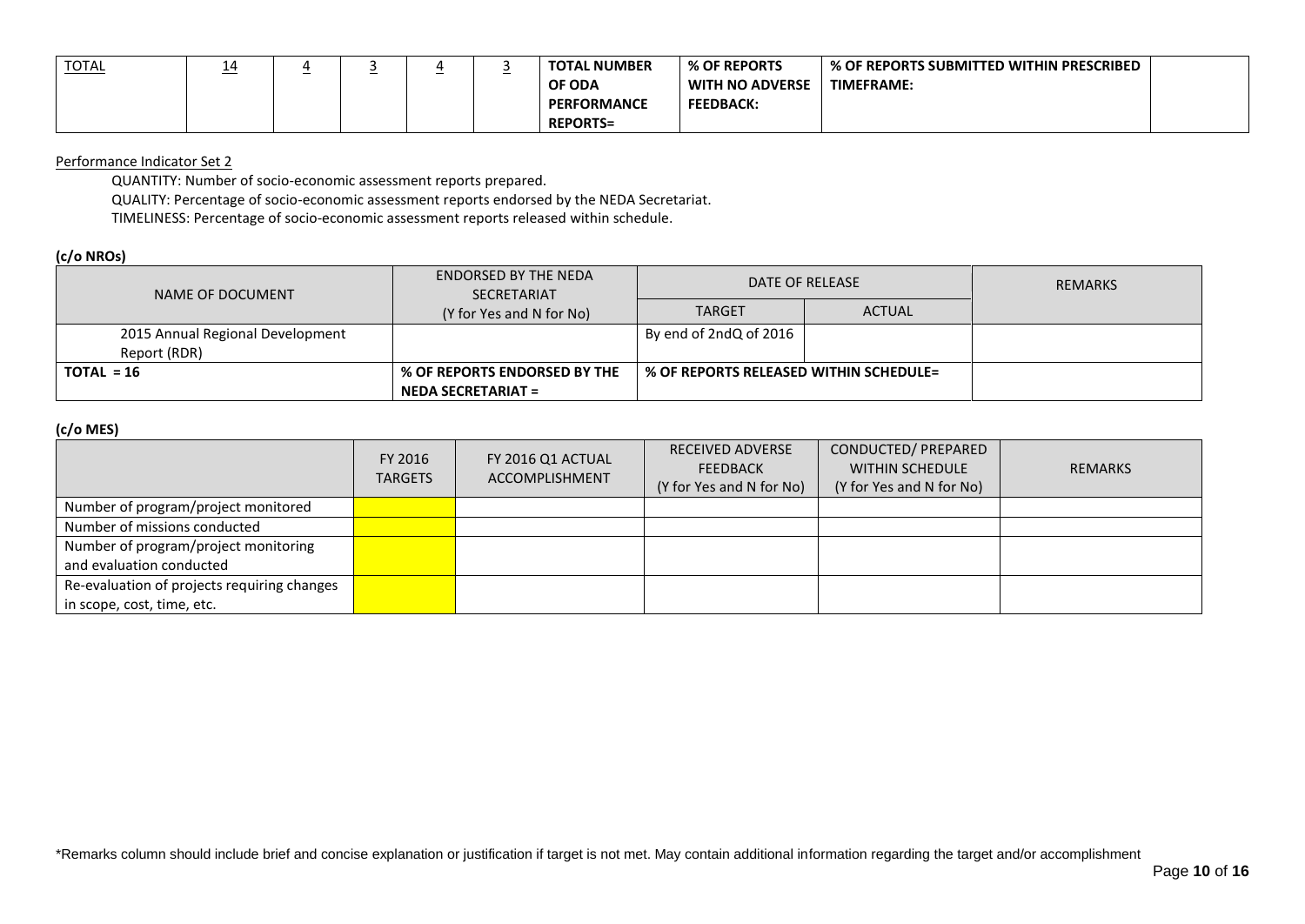**(c/o NROs)**

| $\cdots$<br>$ \cdot$ $\cdot$          | 2016<br><b>TARGET</b><br>(TOTAL)                            | 2016 Q1<br><b>TARGET</b>       | 2016 Q2<br><b>TARGET</b> | 2016 Q3<br><b>TARGET</b> | 2016 Q4<br><b>TARGET</b> | 2016 Q1<br>Actual<br>Accomplishments                       | <b>RECEIVED</b><br>ADVERSE<br><b>FEEDBACK</b><br>(Y for Yes and<br>N for No) | CONDUCTED/<br>PREPARED<br><b>WITHIN</b><br><b>SCHEDULE</b><br>(Y for Yes and N<br>for No) | <b>REMARKS</b> |
|---------------------------------------|-------------------------------------------------------------|--------------------------------|--------------------------|--------------------------|--------------------------|------------------------------------------------------------|------------------------------------------------------------------------------|-------------------------------------------------------------------------------------------|----------------|
| No. of projects monitored             | 40-50                                                       | More or<br>less 10             |                          |                          |                          | 4 - Pablo Rehabilitation Program<br>(PRP)                  | N                                                                            | ٧                                                                                         |                |
| No. of monitoring visits<br>conducted | 4                                                           | $\mathbf{1}$                   |                          |                          |                          | 1 - PRP monitoring (Feb. 18-19,<br>2016)                   | N                                                                            | Y                                                                                         |                |
| No. of RPMES reports<br>prepared      |                                                             |                                |                          |                          |                          |                                                            |                                                                              |                                                                                           |                |
| No. of RPMES reports<br>prepared      | 8 Field<br>Monitoring<br>Reports<br>(FMR) -(4 on<br>Regular | 4 FMR-<br>regular              |                          |                          |                          | 1 FMR (4 <sup>th</sup> Qtr. CY 2015 regular<br>projects)   | N                                                                            | y                                                                                         |                |
|                                       | Monitoring,<br>4 on<br>Typhoon<br>Pablo<br>Projects         | $4 FMR -$<br>Pablo<br>projects |                          |                          |                          | 1 FMR (4 <sup>th</sup> Qtr. CY 2015 for Pablo<br>Projects) | N                                                                            | у                                                                                         |                |
|                                       | 4 Project<br>Monitoring<br>Reports<br>(PMR)                 | 4 PMR                          |                          |                          |                          | 1 PMR (4 <sup>th</sup> Qtr. of 2015)                       | N                                                                            | У                                                                                         |                |

## **LOCALLY-FUNDED PROJECTS**

|                                              |    |                | 2016 TARGETS   |    | 2016 Q1                | <b>REMARKS</b> |
|----------------------------------------------|----|----------------|----------------|----|------------------------|----------------|
| PROJECT NAME                                 | Q1 | Q <sub>2</sub> | Q <sub>3</sub> | Q4 | <b>ACCOMPLISHMENTS</b> |                |
| a. Communication and Advocacy Program -      |    |                |                |    |                        |                |
| Support Project (CAP-SP) (c/o DIS)           |    |                |                |    |                        |                |
| b. Implementation of the Management          |    |                |                |    |                        |                |
| Information System Network (NEDA             |    |                |                |    |                        |                |
| Information Network Project) (c/o ICTS)      |    |                |                |    |                        |                |
| c. Value Engineering/ Value Analysis (VE/VA) |    |                |                |    |                        |                |
| Project (c/o IS)                             |    |                |                |    |                        |                |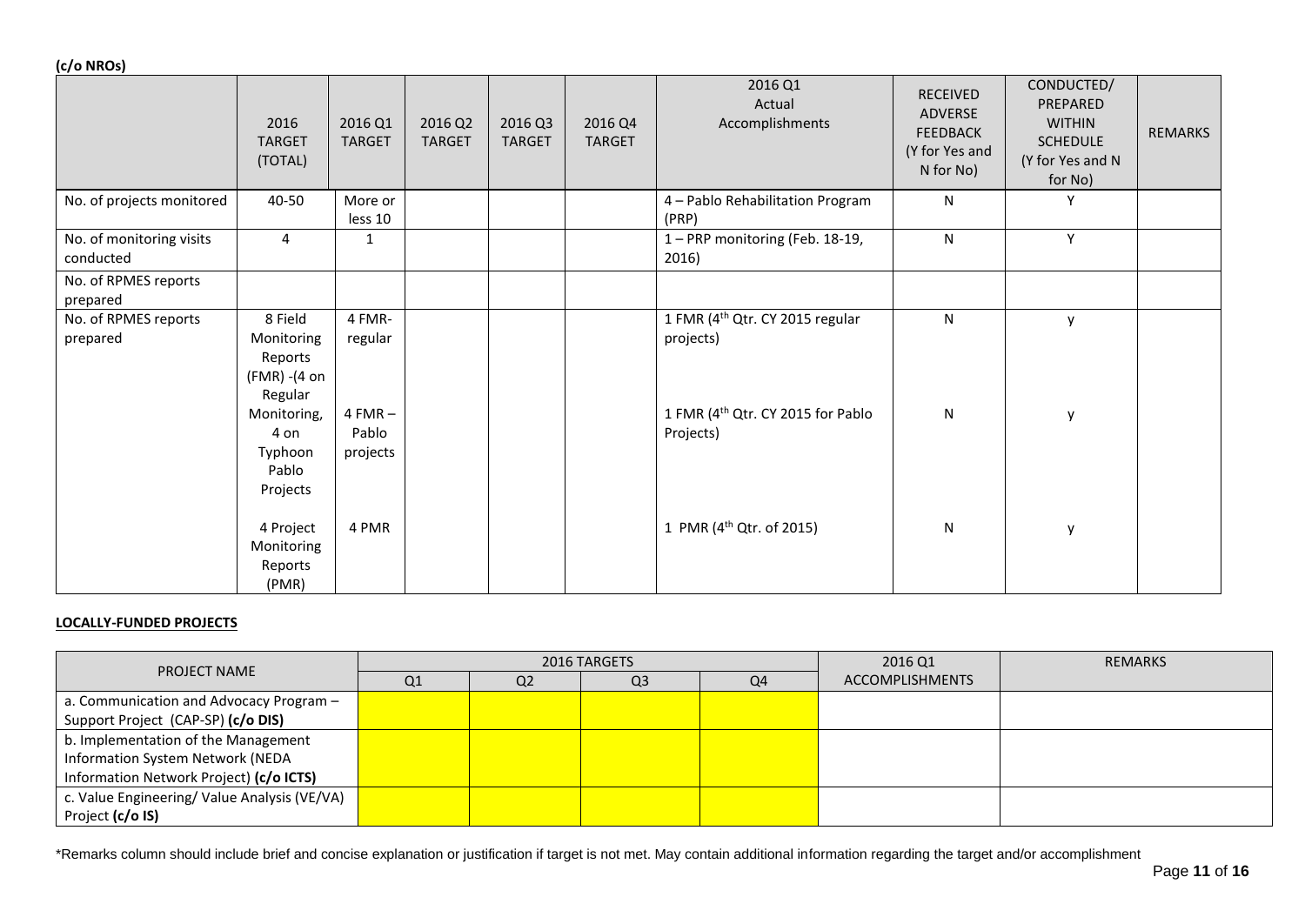| <b>PROJECT NAME</b>                    |    |                    | 2016 TARGETS |    | 2016 Q1         | <b>REMARKS</b> |
|----------------------------------------|----|--------------------|--------------|----|-----------------|----------------|
|                                        | u⊥ | $\sim$<br><b>U</b> | Q3           | Q4 | ACCOMPLISHMENTS |                |
| d. Public-Private Partnership Capacity |    |                    |              |    |                 |                |
| Building Project (c/o AdS)             |    |                    |              |    |                 |                |

### **FOREIGN-ASSISTED PROJECTS**

| <b>PROJECT NAME</b> | FY 2016<br><b>TARGETS</b><br>(TOTAL) | FY 2016 Q1<br><b>TARGETS</b> | FY 2016 Q2<br><b>TARGETS</b> | FY 2016 Q3<br><b>TARGETS</b> | FY 2016 Q4<br><b>TARGETS</b> | FY 2016 Q1 ACTUAL<br>ACCOMPLISHMENTS | <b>REMARKS</b> |
|---------------------|--------------------------------------|------------------------------|------------------------------|------------------------------|------------------------------|--------------------------------------|----------------|
|                     |                                      |                              |                              |                              |                              |                                      |                |
|                     |                                      |                              |                              |                              |                              |                                      |                |
|                     |                                      |                              |                              |                              |                              |                                      |                |

# **SUPPORT TO OPERATIONS**

| <b>PERFORMANCE INDICATOR</b> | FY 2016 TARGETS | FY 2016 Q1 TARGETS | FY 2016 Q1 ACTUAL                    | <b>REMARKS</b> |
|------------------------------|-----------------|--------------------|--------------------------------------|----------------|
|                              |                 |                    | <b>ACCOMPLISHMENTS</b>               |                |
|                              |                 |                    | Conducted Press Briefing on the 2015 |                |
|                              |                 |                    | Socio-Economic Performance & 2016    |                |
|                              |                 |                    | Development Outlook on Jan. 15, 2016 |                |
|                              |                 |                    | Maintained the NRO XI and RDC XI     |                |
|                              |                 |                    | Websites                             |                |
|                              |                 |                    | Maintained the NRO XI Intranet       |                |

#### **GENERAL ADMINISTRATIVE AND SUPPORT SERVICES**

| PERFORMANCE INDICATOR                                                       | FY 2016 TARGET<br>(TOTAL)                      | FY 2016 Q1<br><b>TARGET</b>                       | 2016<br>Q <sub>2</sub><br><b>TARGET</b> | 2016<br>Q <sub>3</sub><br><b>TARGET</b> | 2016 Q4<br><b>TARGET</b> | FY 2016 Q1 ACTUAL<br>ACCOMPLISHMENT REPORT                                                                 | <b>REMARKS</b>            |
|-----------------------------------------------------------------------------|------------------------------------------------|---------------------------------------------------|-----------------------------------------|-----------------------------------------|--------------------------|------------------------------------------------------------------------------------------------------------|---------------------------|
| Leadership and Management                                                   |                                                |                                                   |                                         |                                         |                          |                                                                                                            |                           |
| Implementation of Quality Management<br>System (QMS) thru ISO certification | ISO <sub>1</sub> st Year<br>Surveillance Audit | ISO 1 <sup>st</sup> Year<br>Surveillance<br>Audit |                                         |                                         |                          | Conducted ISO 1 <sup>st</sup> Year<br>Surveillance Audit                                                   | Conducted on 4 March 2016 |
|                                                                             |                                                |                                                   |                                         |                                         |                          | Attended Training on<br>Understanding &<br>Implementing ISO 9001:2015<br>QMS (Q101) on Feb. 17-19,<br>2016 |                           |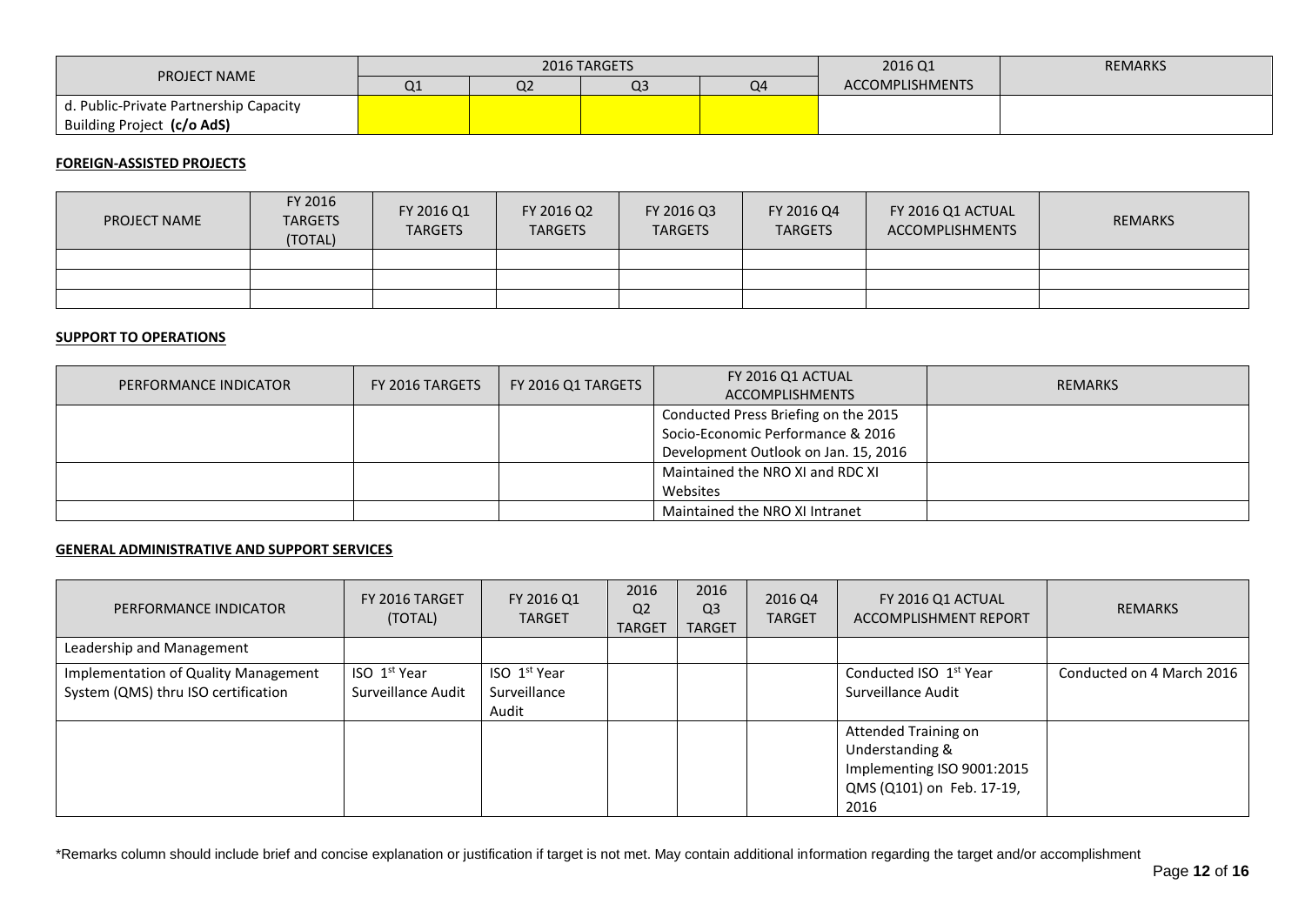| Implementation of the Strategic            | Preparation of    | OPCR, DPCRs             |  | -Revised the 2015 OPCR,        |  |
|--------------------------------------------|-------------------|-------------------------|--|--------------------------------|--|
| Performance Management System (SPMS)       | 2016              | and IPCRs and           |  | <b>DPCRs and IPCRs</b>         |  |
|                                            | Office/Division   | WFP prepared            |  | -Prepared accomplishment       |  |
|                                            | Performance       |                         |  | report per OPCR, DPCRs and     |  |
|                                            | Commitment and    |                         |  | <b>IPCRs</b>                   |  |
|                                            | Review            |                         |  | -Prepared the 2016             |  |
|                                            | (OPCR/DPCR),      |                         |  | Office/Division/Individual     |  |
|                                            | DPCR and IPCR     |                         |  | Performance Commitment &       |  |
|                                            | forms and Work    |                         |  | Review (PCRs)                  |  |
|                                            | and Financial     |                         |  | -Prepared the CY 2016 WFP      |  |
|                                            | Program (WFP)     |                         |  |                                |  |
| Human Resource Development and             |                   |                         |  | Submitted to CSC FO XI Report  |  |
|                                            |                   |                         |  | on Appointments issued for     |  |
| Management                                 |                   |                         |  |                                |  |
|                                            |                   |                         |  | the month of December 2015,    |  |
|                                            |                   |                         |  | January 2016 and February      |  |
|                                            |                   |                         |  | 2016                           |  |
|                                            |                   |                         |  | Submitted to CSC FO XI Report  |  |
|                                            |                   |                         |  | on Separation for the month    |  |
|                                            |                   |                         |  | of December 2015, January      |  |
|                                            |                   |                         |  | and February 2016              |  |
|                                            |                   |                         |  | Submitted CY 2015 4th          |  |
|                                            |                   |                         |  | Quarterly Report on            |  |
|                                            |                   |                         |  | <b>Employees Nominated and</b> |  |
|                                            |                   |                         |  | Recognized based on the        |  |
|                                            |                   |                         |  | NEDA XI - approved Agency      |  |
|                                            |                   |                         |  | PRAISE                         |  |
| Implementation of the HRD Plan, 2014-      | 100%              |                         |  | Solicited nominations from     |  |
| 2018                                       | Implementation of |                         |  | FDs for CDISC scholarship      |  |
|                                            | NRO XI HRD Plan,  |                         |  | invitations immediately after  |  |
|                                            | 2014-2018 within  |                         |  | receipt of notices             |  |
|                                            | 2016              |                         |  |                                |  |
| Implement short-term and long-term         | 100% of trainings | Conduct of              |  | <b>Research Methodologies</b>  |  |
| training programs based on the approved    | conducted/availed | <b>Various Training</b> |  | Training II conducted on Feb.  |  |
| NEDA HRD Plan to improve the               | within            | Activities as           |  | 9-10, 2016                     |  |
| competencies of the NEDA workforce         | schedule          | scheduled               |  |                                |  |
| (Conduct of Capability Building Trainings) |                   |                         |  |                                |  |
|                                            |                   |                         |  | Attendance to the              |  |
|                                            |                   |                         |  | International Model for Policy |  |
|                                            |                   |                         |  | Analysis of Agricultural       |  |
|                                            |                   |                         |  | Commodities & Trade            |  |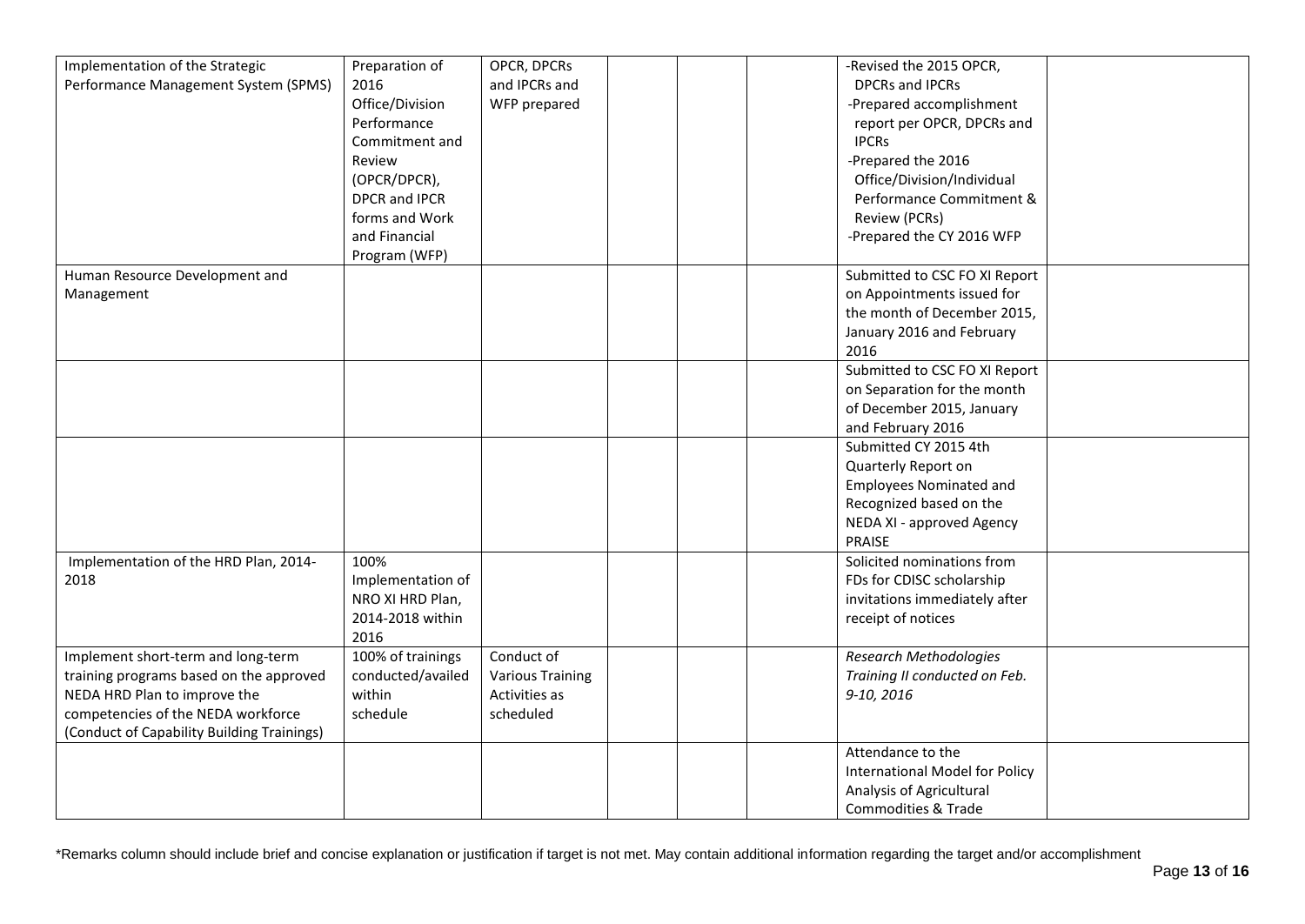|                                                |                    |                  | (IMPACT) Clark, Pampanga on  |  |
|------------------------------------------------|--------------------|------------------|------------------------------|--|
|                                                |                    |                  | Jan. 24-30, 2016             |  |
|                                                |                    |                  | Attended the NEDA Research   |  |
|                                                |                    |                  | & Devt. Summit in Manila on  |  |
|                                                |                    |                  | March 9-11, 2016             |  |
|                                                |                    |                  | Attendance to the System     |  |
|                                                |                    |                  | Analysis and Design Workshop |  |
|                                                |                    |                  | on the Enhancement of        |  |
|                                                |                    |                  | Programs & Projects          |  |
|                                                |                    |                  | Information Exchange System  |  |
|                                                |                    |                  | (PPIES) in Manila on March   |  |
|                                                |                    |                  | 21-22, 2016                  |  |
| <b>Financial Resources Management Services</b> |                    |                  |                              |  |
| Preparation of the FY 2017 Budget              | Preparation of the | NEDA-RDC XI FY   | Preparation of the FY 2017   |  |
| Proposal                                       | NEDA-RDC XI FY     | 2017 Budget      | GAD Plan and Budget through  |  |
|                                                | 2017 Budget        | Proposal         | the Gender Mainstreaming     |  |
|                                                | Proposal           | prepared         | and Monitoring System        |  |
|                                                |                    |                  | (GMMS), PCW                  |  |
| Preparation of Budget Utilization Reports      | 12 BURs            | 3 BURs           | Submitted 3 BURs             |  |
| (BURs)                                         |                    |                  |                              |  |
| Preparation of Financial Accountability        | 24 FARs-NEDA XI &  | 6 FARs-NEDA XI   | Submitted 4th Qtr. CY 2015   |  |
| <b>Reports FARs</b>                            | 24 FARS-RDC XI     | & 6 FARs-RDC XI  | ten (10) FARs for NEDA XI &  |  |
|                                                |                    |                  | nine (9) FARs for RDC XI     |  |
| Preparation of Statements of Allotments,       | 12 SAOBs-NEDA XI   | 3 SAOBs-NEDA XI  | Submitted 3 SAOBs for NEDA   |  |
| <b>Obligations and Balances (SAOBs)</b>        | & 12 SAOBs-RDC XI  | & 3 SAOBs-RDC    | XI 3 SAOBs for RDC XI Dec.   |  |
|                                                |                    | XI               | 2015, Jan. and Feb. 2016     |  |
| Preparation of Financial Performance           | 12 FPRs-NEDA XI &  | 3 FPRs-NEDA XI   | Submitted 3 FPRs-NEDA XI & 3 |  |
| Reports (FPRs)                                 | 12 FPRs-RDC XI     | & 3 FPRs- RDC XI | FPRs- RDC XI for Dec. 2015,  |  |
|                                                |                    |                  | Jan. & Feb. 2016             |  |
| <b>Summary Performance Monitoring</b>          | 12 - NEDA XI       | 3 - NEDA XI      | Submitted 3 -NEDA XI & 3     |  |
| Reports                                        | 12 - RDC XI        | 3-RDC XI         | RDC XI for Dec. 2015, Jan. & |  |
|                                                |                    |                  | Feb. 2016                    |  |
| Physical Resources and Asset                   |                    |                  |                              |  |
| Management                                     |                    |                  |                              |  |
| Information Systems Development and            | Development and    | Maintenance of   | Regularly maintained the     |  |
| Maintenance                                    | Maintenance of     | the following    | RRTS, ATPEIS, NPIS and OPES  |  |
|                                                | <b>NROXI</b>       | systems:         | Tracking System of NRO XI    |  |
|                                                | Information        | 1)RDC XI         |                              |  |
|                                                | Systems            | Resolution       |                              |  |
|                                                |                    |                  |                              |  |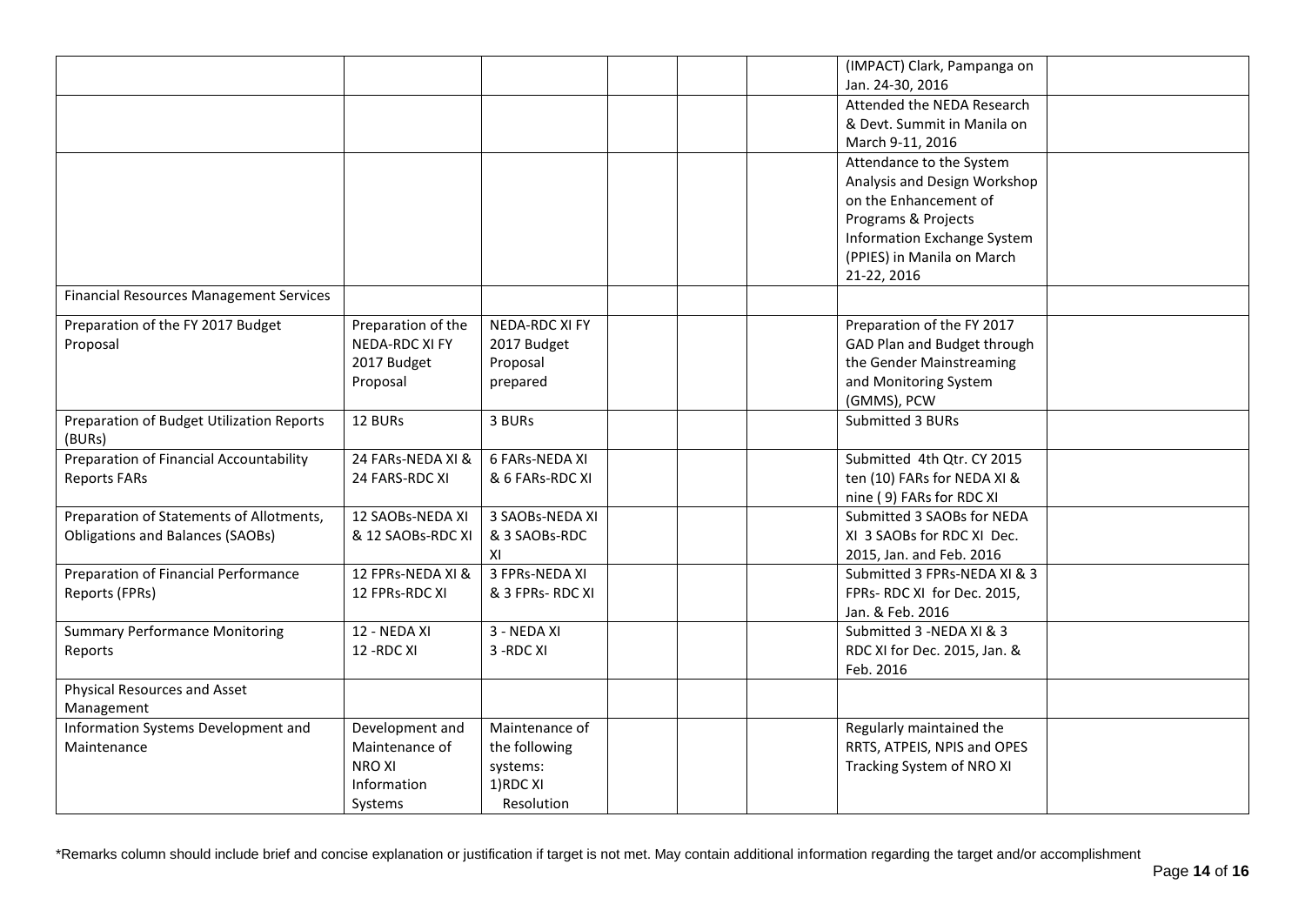| Improvement and Rehabilitation of the<br>NEDA-RDC XI Roof Deck Phase 2 | Implementation of<br>the Rehabilitation<br>and Improvement<br>of the NEDA-RDC<br>XI Center Roof<br>Deck (Phase 2) | Tracking<br>System (RRTS)<br>2) Assignment<br>Tracking and<br>Performance<br>Evaluation<br>Information<br>System<br>(ATPEIS)<br>3.NEDA XI<br>Personnel<br>Information<br>System (NPIS)<br>4.OPES Tracking<br>System<br>Start of the<br>implementation<br>of the Phase 2<br>Project |  | Conducted the Repainting of<br>the NEDA-RDC XI Center<br>(Interior) with 97.63%<br>completed                                                              | The remaining works<br>constitutes 2.37% of the<br>total area is not yet<br>repainted as of 31 March<br>2016 which is equivalent to<br>the unfinished work at the<br>Commission on Audit Room<br>due to the non-availability of<br>the COA Resident Auditors.<br>Coordination with the<br><b>Resident Auditors was</b><br>already done to determine<br>their availability, for the<br>work to resume<br>immediately. Completion<br>date would be revised due<br>the extension of work. |
|------------------------------------------------------------------------|-------------------------------------------------------------------------------------------------------------------|------------------------------------------------------------------------------------------------------------------------------------------------------------------------------------------------------------------------------------------------------------------------------------|--|-----------------------------------------------------------------------------------------------------------------------------------------------------------|----------------------------------------------------------------------------------------------------------------------------------------------------------------------------------------------------------------------------------------------------------------------------------------------------------------------------------------------------------------------------------------------------------------------------------------------------------------------------------------|
|                                                                        |                                                                                                                   |                                                                                                                                                                                                                                                                                    |  | Implementation of activities<br>for the Installation, Testing<br>and Commissioning of the 3-<br>100 KVA New Service<br>Entrance, with 67.24%<br>completed | The project was temporarily<br>stopped due to the delay in<br>the approval of the electrical<br>permit. Hence, the<br>Contractor applied for two<br>(2) periods of extension of<br>work that would result to a<br>revised completion date.                                                                                                                                                                                                                                             |